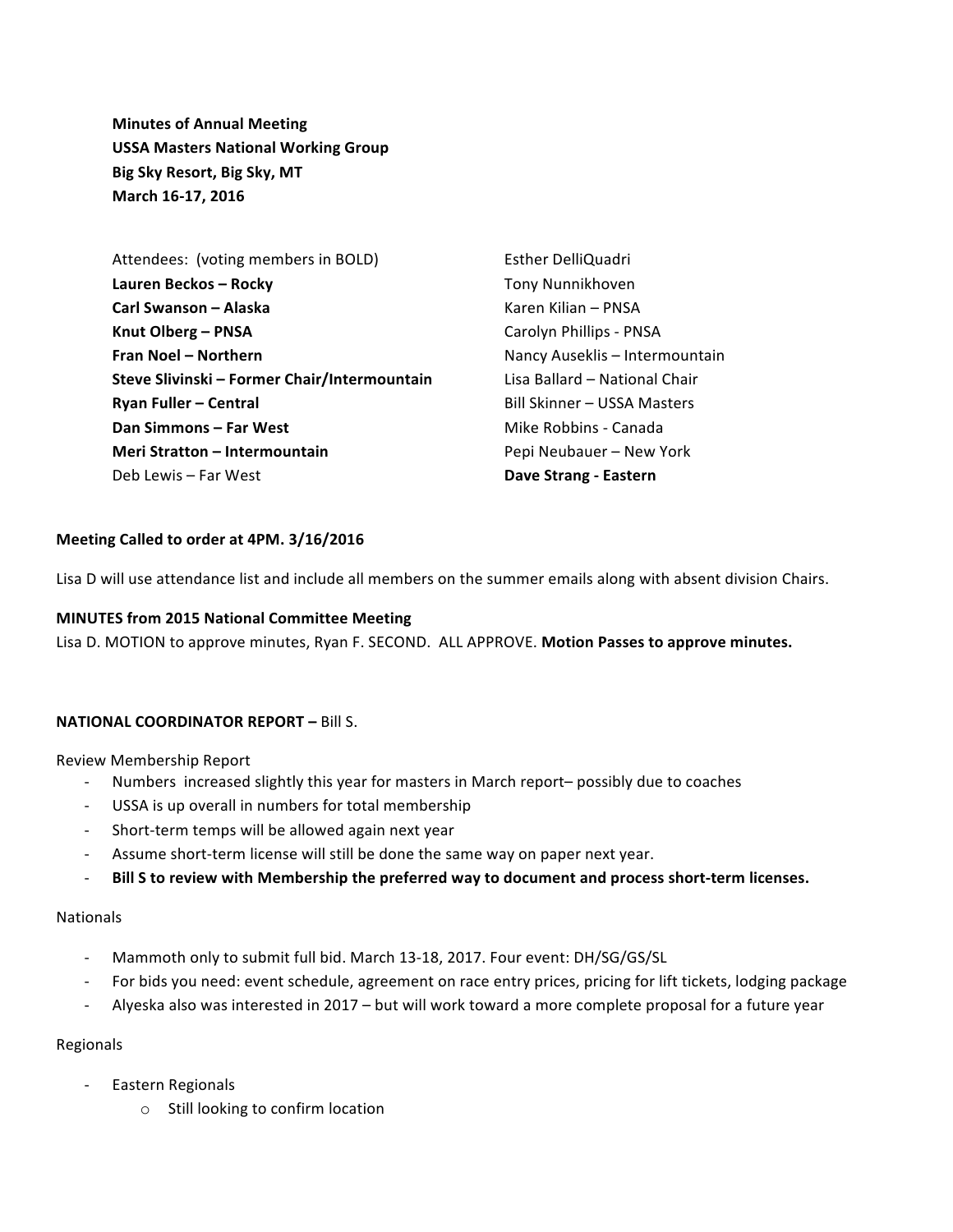- $\circ$  Last year Okemo went well and will consider that again for next year
- Western Regionals
	- o Combined with FIS races again 3-day event 2xSG, SL, GS
	- $\circ$  February 3-5, 2017
	- o Park City
	- $\circ$  SG races will be speed series

### World Criterium

- Will be in the US in 2018.
- Target dates are the end of March
- In 2018 consider moving US Nationals to February and targeting the  $1<sup>st</sup>$  week in February similar to 2015 and 2016 Aspen FIS Masters Cup.
- Numbers of US registrants may be limited depending on venue

### Helmets

- USSA will follow FIS ruling next year
- 2015-2016 USSA Masters were grandfathered to not require the FIS sticker
- All will continue to educate racers about the rule

### **MASTERS NATIONALS DISCUSSIONS**

Seeding Rules

- Need to state rules in more detail in handbook explaining a recommendation for when a class should be seeded?
- MOTION to do random draw at all regional and national events. NO SECOND.
- **Meri S. to put together proposal with options for Regionals/Nationals seeding.**
- Should each division rank their athletes?
- Send registration list out to each division. The list is available in skiracereg.com

Are DNFs and DSQs eligible for 2<sup>nd</sup> run

Rule M1283.4 in Masters Competition Guide: currently it is stated that it is a jury decision

### Meeting will reconvene at 3PM on 3/17/2016.

**Meeting Adjourned 5:21PM 3/16/2016**

# Meeting called to order at 3:05pm on 3/17/2016

### **GENERAL TOPICS**

**Masters Competition Guide** 

- Lisa Ballard and Deb Lewis revised summer 2015. Deb Lewis cross-referenced rules with the Alpine Comp Guide.
- All divisions to review the Masters Comp guide and specifically their division section.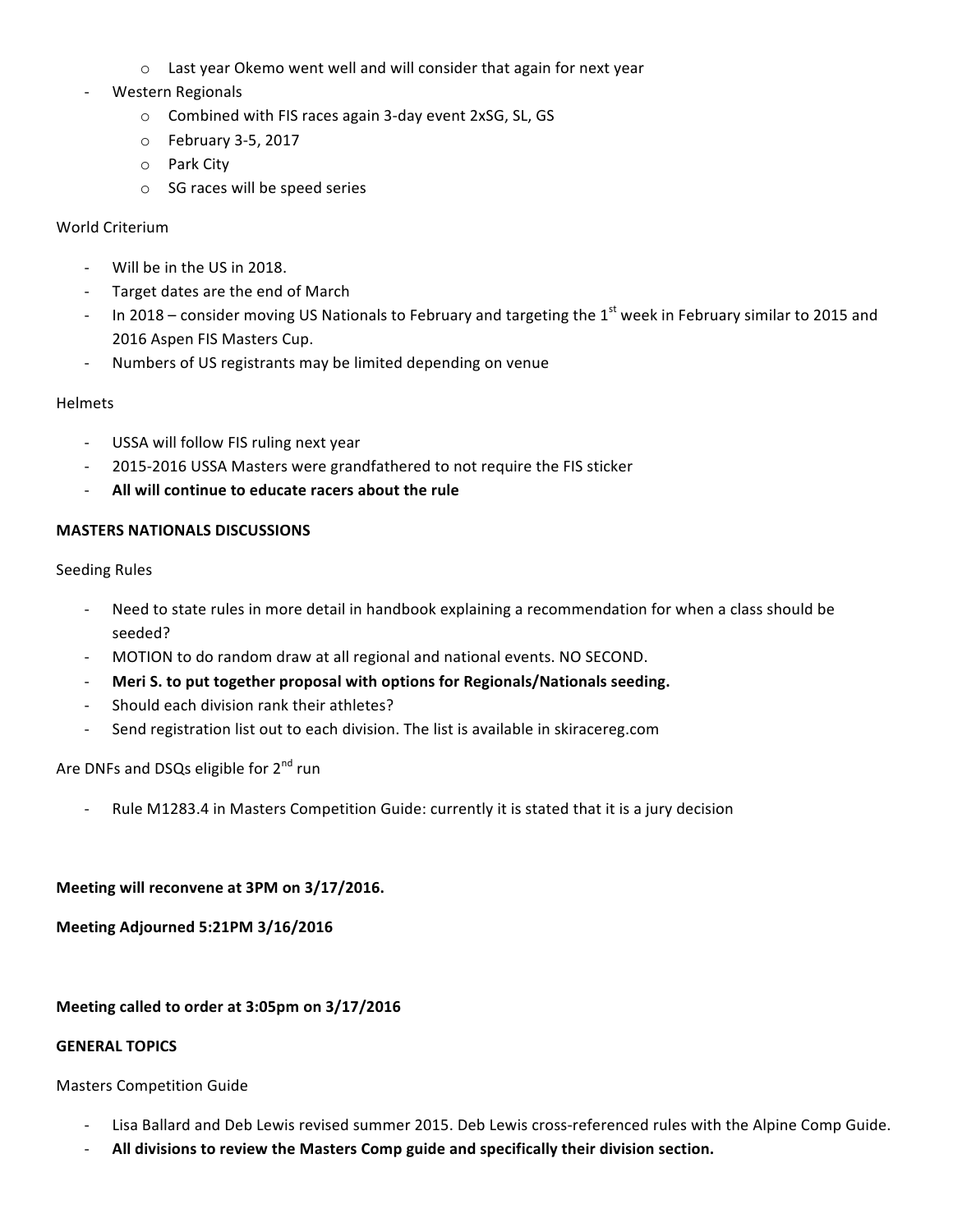### Nastar

- Back with Split Second Timing.
- A notice about Masters was included in one of their newsletters.
- Will continue to explore opportunities to send email information to Nastar racers
	- O Ideally target Gold/Platinum members
	- O Ask what other ways we can target specific racers
	- O Ryan Fuller to put together a form to see how we can filter the NASTAR list.
- Will look into having Masters at pace setters again

### Vision Statement

- Looking to add a seed for Masters at non-scored Junior races and for Junior racers at non-championship Masters races.
- Lisa D will explore how rules would need to be changed and races run. She welcomes input from Division Chairs.
- Lisa D. to plan to bring it up at the National Congress.

#### Poster

- Fully paid with sponsors
- Needs improvements
	- o Emphasize Masters
	- $\circ$  How do we make it more inviting?
	- $\circ$  Better title?
- Lauren B to look into ways to make it more poster appealing as a recruitment tool.
- Can we find a slogan that works?

### SL Shootout

- Requires a \$3500 sponsor commitment
- Requires someone who can score the event
- Requires divisions to plan accordingly
- Divisions are in favor of continuing to try to make this happen. Sponsorship ideas should be forwarded to Lisa Ballard and Bill Skinner.
- Each Division shall designate at least one slalom and preferably a 2-slalom weekend as part of the national Slalom Shootout as they put their 2017 schedules together.

### **DIVISION REPORTS**

Alaska – Carl Swanson

- Flat in terms of regular membership
- Generally 45-55 per race
- Very weather dependant for attendance
- Will have 7 of 8 scheduled races this season

### Eastern – Dave Strang

- NY
- $\circ$  Didn't start until Jan 31st . Didn't get to have finals.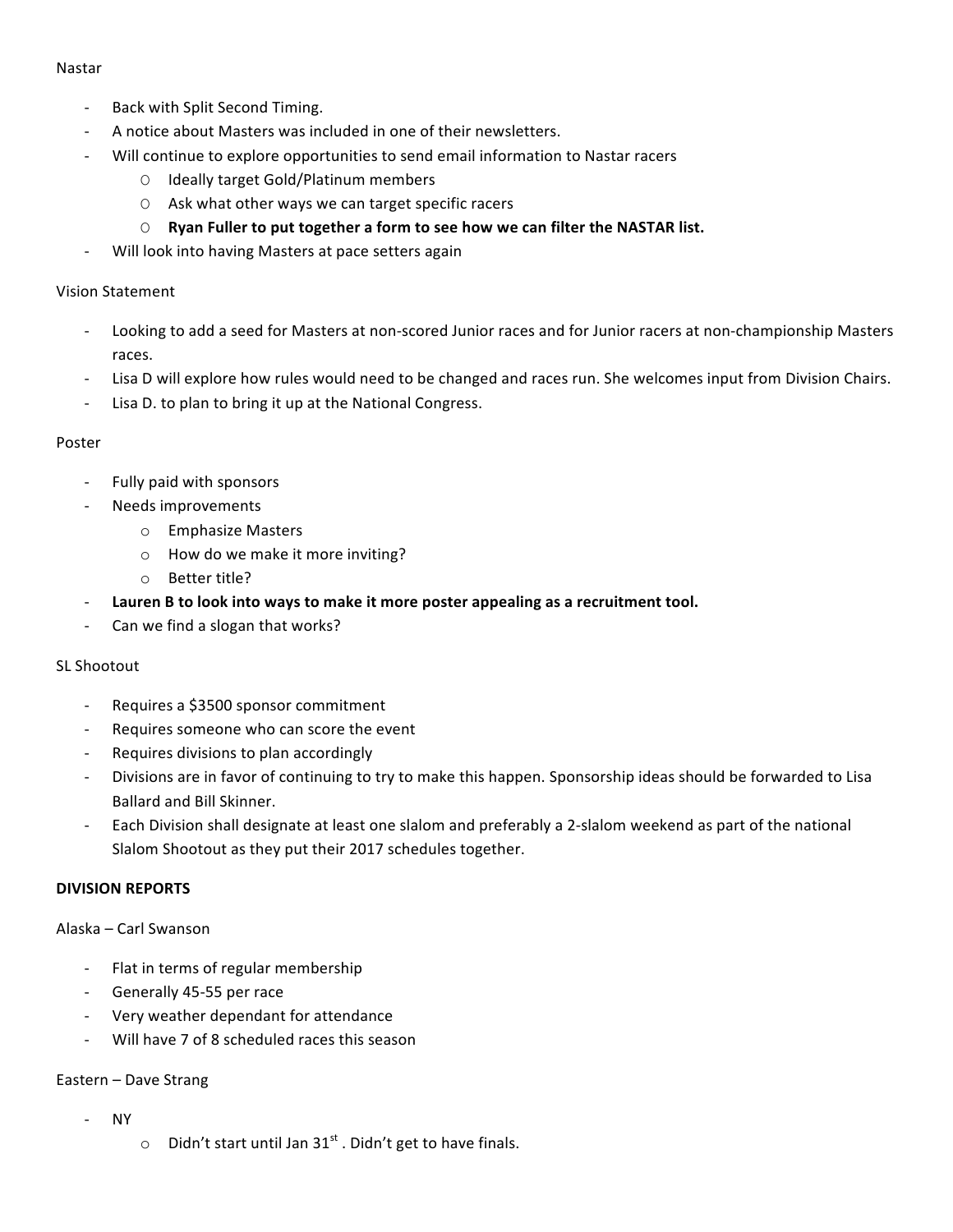- o Averaged 30-40 racers per event
- NE
- $\circ$  Started late and were only able to host 1 day of speed skiing
- $\circ$  Almost identical to the number of racer starts from 2014-15 season
- $\circ$  Growing numbers in younger women's classes
- $\circ$  Used all 29 temp licenses and division funded another 30

#### Central – Ryan Fuller

- Late start
- Memberships increased but number of starts are down
- Have additional insurance (\$4000 per season) to cover younger racers younger non-USSA racers can participate with a parent present.
- Merging with another local group

### Far West - Dan Simmons

- 14 races held, 4 cancellations, but rescheduling 2
- Numbers up slightly
- Invite new racers to introduce themselves at race parties. Each new racer receives a bottle of wine.
- Just got 501.3c status this year

#### Intermountain – Steve Slivinski

- o Good year overall
- o Soldier Mtn DH great event with coaching

### Northern - Fran Noel

- Numbers are  $up$  Lisa B's program is helping
- Northern continues to run events with (is part of) Intermountain.

#### PNSA – Knut Olberg

- Having conference calls and looking to see how they want to move forward.
- Moving forward with 501.3c
- Communication improved website
- Weather was challenging but still having a good season
- Numbers similar to last year

#### Rocky – Lauren Beckos

- Numbers up slightly
- Website, Emails improved
- December train/race event
- January Ski Cooper Speed Series with camp

Canada – Mike Robbins